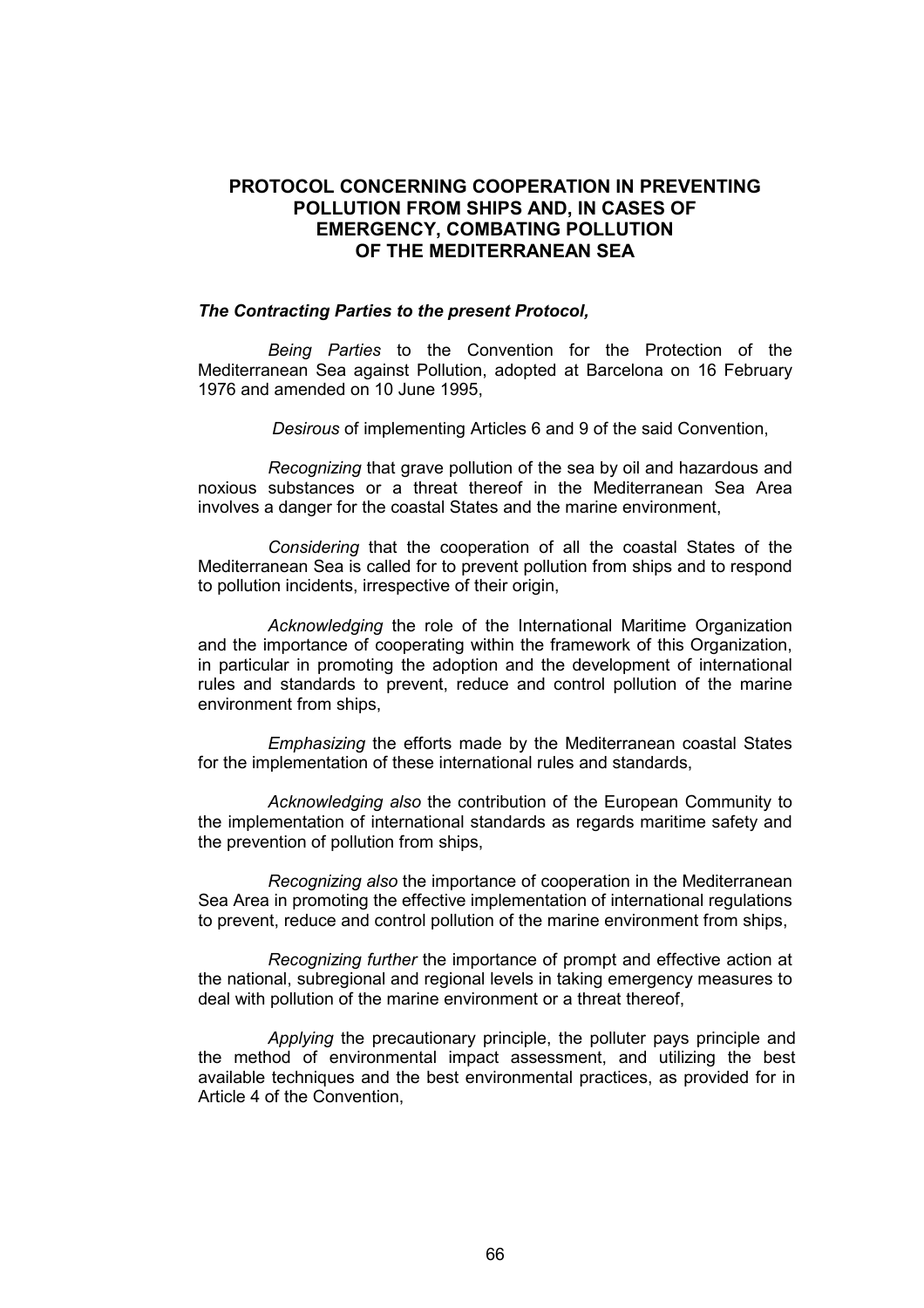*Bearing in mind* the relevant provisions of the United Nations Convention on the Law of the Sea, done at Montego Bay on 10 December 1982, which is in force and to which many Mediterranean coastal States and the European Community are Parties,

*Taking into account* the international conventions dealing in particular with maritime safety, the prevention of pollution from ships, preparedness for and response to pollution incidents, and liability and compensation for pollution damage,

*Wishing* to further develop mutual assistance and cooperation in preventing and combating pollution,

*Have agreed as follows:* 

#### *Article 1*

### DEFINITIONS

For the purpose of this Protocol:

- (a) "Convention" means the Convention for the Protection of the Mediterranean Sea against Pollution, adopted at Barcelona on 16 February 1976 and amended on 10 June 1995;
- (b) "Pollution incident" means an occurrence or series of occurrences having the same origin, which results or may result in a discharge of oil and/or hazardous and noxious substances and which poses or may pose a threat to the marine environment, or to the coastline or related interests of one or more States, and which requires emergency action or other immediate response;
- (c) "Hazardous and noxious substances" means any substance other than oil which, if introduced into the marine environment, is likely to create hazards to human health, to harm living resources and marine life, to damage amenities or to interfere with other legitimate uses of the sea;
- (d) "Related interests" means the interests of a coastal State directly affected or threatened and concerning, among others:
	- (i) maritime activities in coastal areas, in ports or estuaries, including fishing activities;
	- (ii) the historical and tourist appeal of the area in question, including water sports and recreation;
	- (iii) the health of the coastal population;
	- (iv) the cultural, aesthetic, scientific and educational value of the area;
	- (v) the conservation of biological diversity and the sustainable use of marine and coastal biological resources;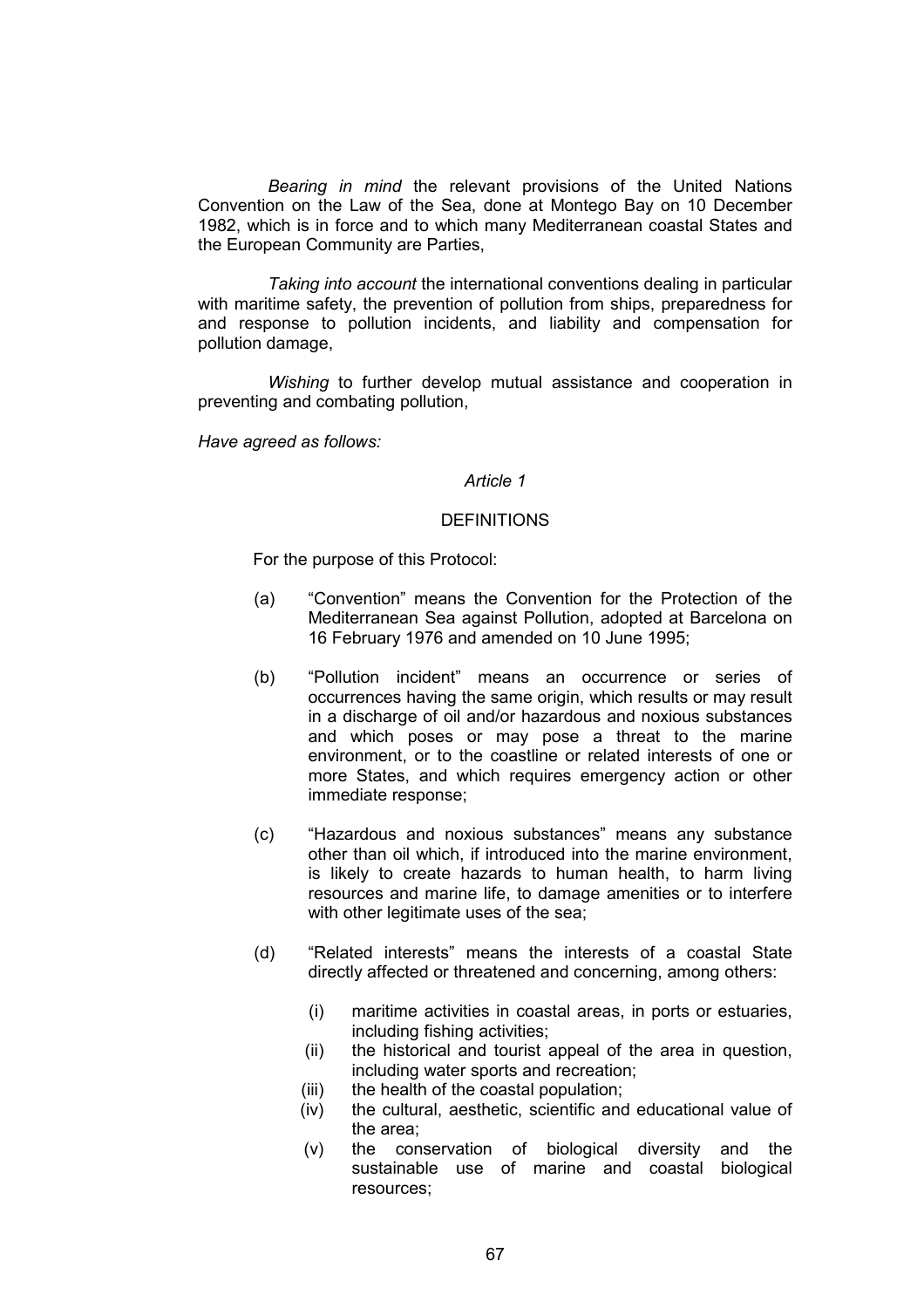- (e) "International regulations" means regulations aimed at preventing, reducing and controlling pollution of the marine environment from ships as adopted, at the global level and in conformity with international law, under the aegis of United Nations specialized agencies, and in particular of the International Maritime Organization;
- (f) "Regional Centre" means the "Regional Marine Pollution Emergency Response Centre for the Mediterranean Sea" (REMPEC), established by Resolution 7 adopted by the Conference of Plenipotentiaries of the Coastal States of the Mediterranean Region on the Protection of the Mediterranean Sea at Barcelona on 9 February 1976, which is administered by the International Maritime Organization and the United Nations Environment Programme, and the objectives and functions of which are defined by the Contracting Parties to the Convention.

### PROTOCOL AREA

 The area to which the Protocol applies shall be the Mediterranean Sea Area as defined in Article 1 of the Convention.

#### *Article 3*

### GENERAL PROVISIONS

- 1. The Parties shall cooperate:
	- (a) to implement international regulations to prevent, reduce and control pollution of the marine environment from ships; and
	- (b) to take all necessary measures in cases of pollution incidents.

2. In cooperating, the Parties should take into account as appropriate the participation of local authorities, non-governmental organizations and socio-economic actors.

3. Each Party shall apply this Protocol without prejudice to the sovereignty or the jurisdiction of other Parties or other States. Any measures taken by a Party to apply this Protocol shall be in accordance with international law.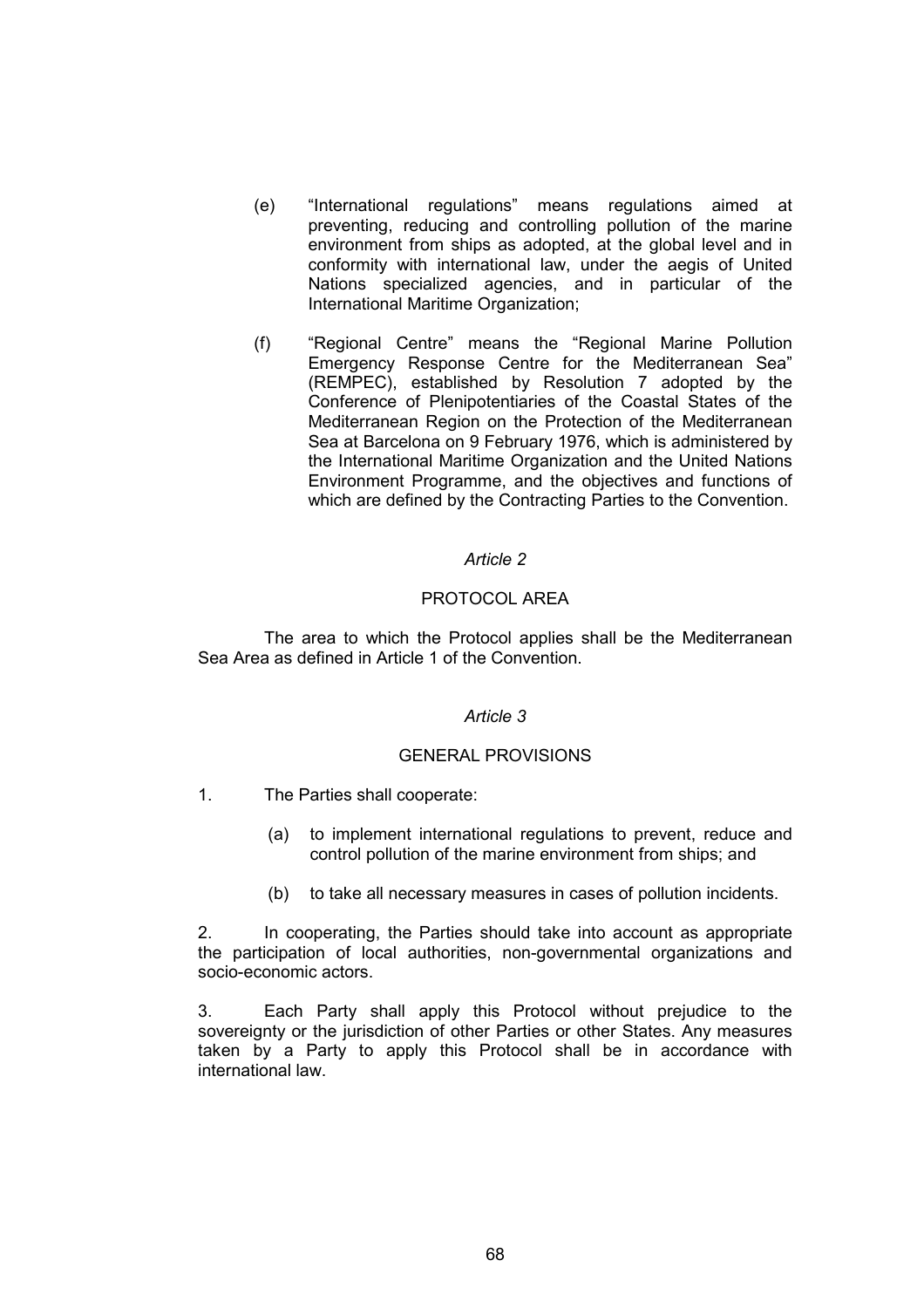## CONTINGENCY PLANS AND OTHER MEANS OF PREVENTING AND COMBATING POLLUTION INCIDENTS

1. The Parties shall endeavour to maintain and promote, either individually or through bilateral or multilateral cooperation, contingency plans and other means of preventing and combating pollution incidents. These means shall include, in particular, equipment, ships, aircraft and personnel prepared for operations in cases of emergency, the enactment, as appropriate, of relevant legislation, the development or strengthening of the capability to respond to a pollution incident and the designation of a national authority or authorities responsible for the implementation of this Protocol.

2. The Parties shall also take measures in conformity with international law to prevent the pollution of the Mediterranean Sea Area from ships in order to ensure the effective implementation in that Area of the relevant international conventions in their capacity as flag State, port State and coastal State, and their applicable legislation. They shall develop their national capacity as regards the implementation of those international conventions and may cooperate for their effective implementation through bilateral or multilateral agreements.

3. The Parties shall inform the Regional Centre every two years of the measures taken for the implementation of this Article. The Regional Centre shall present a report to the Parties on the basis of the information received.

## *Article 5*

## MONITORING

 The Parties shall develop and apply, either individually or through bilateral or multilateral cooperation, monitoring activities covering the Mediterranean Sea Area in order to prevent, detect and combat pollution, and to ensure compliance with the applicable international regulations.

## *Article 6*

## COOPERATION IN RECOVERY OPERATIONS

 In case of release or loss overboard of hazardous and noxious substances in packaged form, including those in freight containers, portable tanks, road and rail vehicles and shipborne barges, the Parties shall cooperate as far as practicable in the salvage of these packages and the recovery of such substances so as to prevent or reduce the danger to the marine and coastal environment.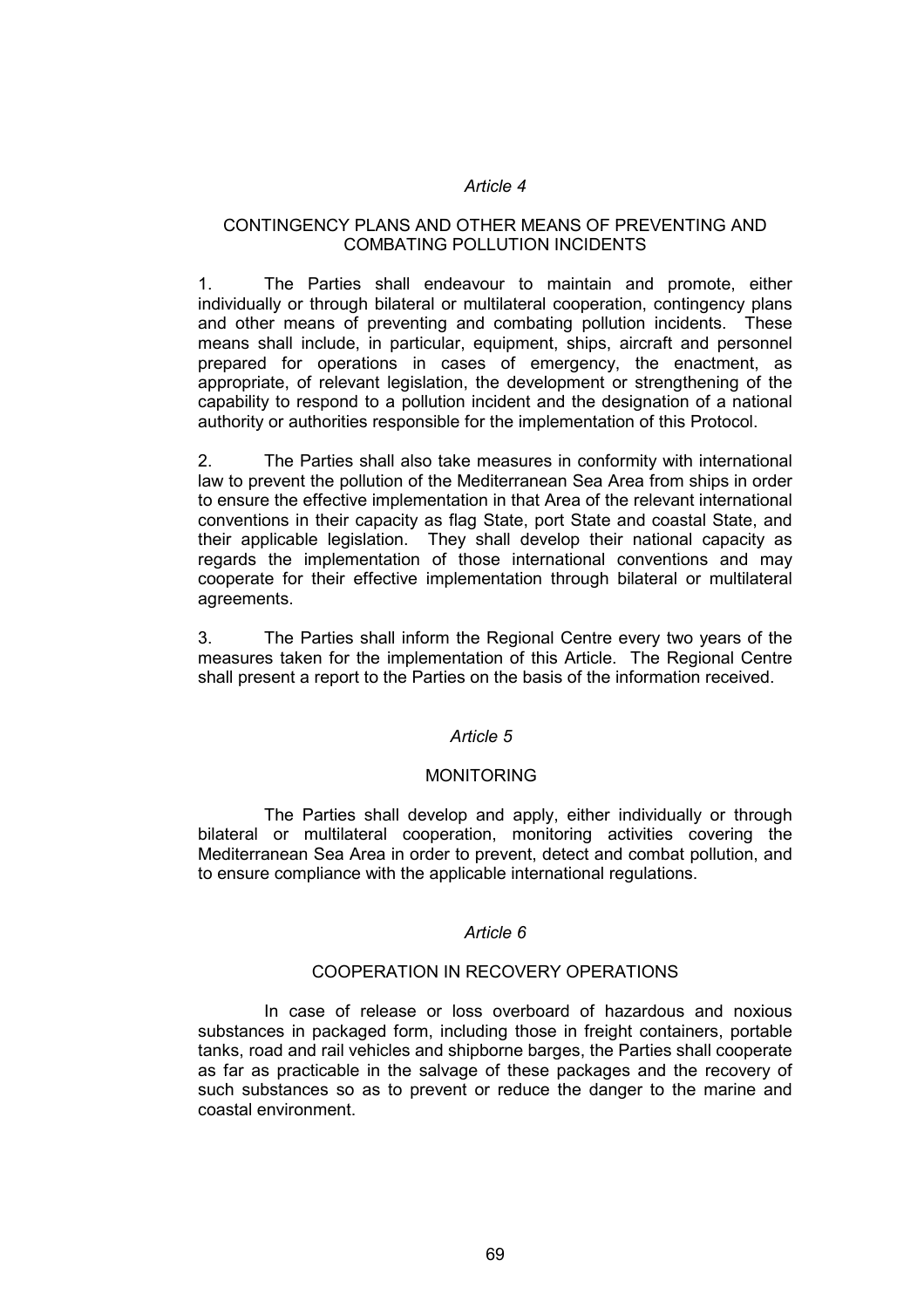# DISSEMINATION AND EXCHANGE OF INFORMATION

1. Each Party undertakes to disseminate to the other Parties information concerning:

- (a) the competent national organization or authorities responsible for combating pollution of the sea by oil and hazardous and noxious substances;
- (b) the competent national authorities responsible for receiving reports of pollution of the sea by oil and hazardous and noxious substances and for dealing with matters concerning measures of assistance between Parties;
- (c) the national authorities entitled to act on behalf of the State in regard to measures of mutual assistance and cooperation between Parties;
- (d) the national organization or authorities responsible for the implementation of paragraph 2 of Article 4, in particular those responsible for the implementation of the international conventions concerned and other relevant applicable regulations, those responsible for port reception facilities and those responsible for the monitoring of discharges which are illegal under MARPOL 73/78;
- (e) its regulations and other matters which have a direct bearing on preparedness for and response to pollution of the sea by oil and hazardous and noxious substances;
- (f) new ways in which pollution of the sea by oil and hazardous and noxious substances may be avoided, new measures for combating pollution, new developments in the technology of conducting monitoring and the development of research programmes.

2. The Parties which have agreed to exchange information directly shall communicate such information to the Regional Centre. The latter shall communicate this information to the other Parties and, on a basis of reciprocity, to coastal States of the Mediterranean Sea Area which are not Parties to this Protocol.

3. Parties concluding bilateral or multilateral agreements within the framework of this Protocol shall inform the Regional Centre of such agreements, which shall communicate them to the other Parties.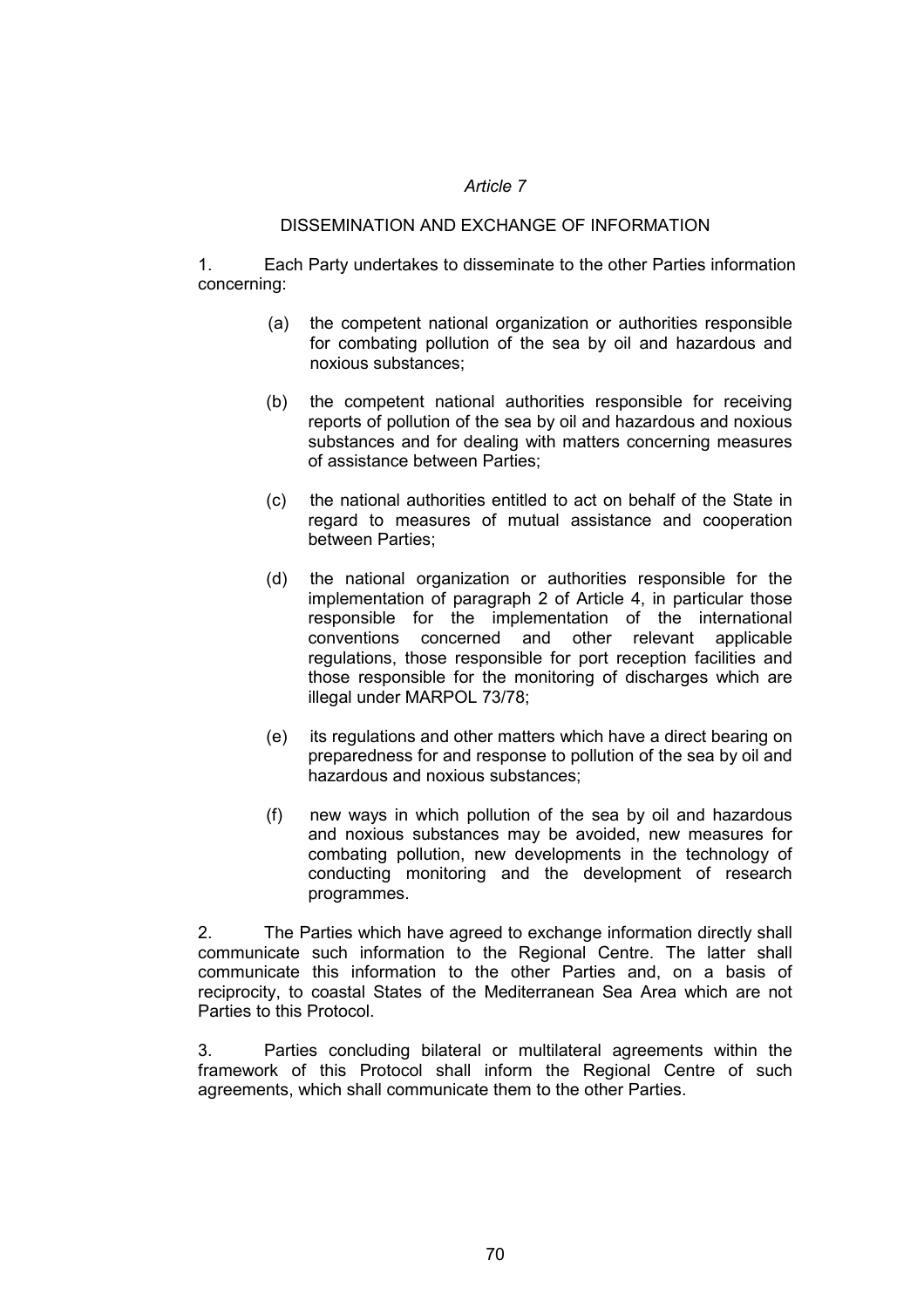### COMMUNICATION OF INFORMATION AND REPORTS CONCERNING POLLUTION INCIDENTS

 The Parties undertake to coordinate the utilization of the means of communication at their disposal in order to ensure, with the necessary speed and reliability, the reception, transmission and dissemination of all reports and urgent information concerning pollution incidents. The Regional Centre shall have the necessary means of communication to enable it to participate in this coordinated effort and, in particular, to fulfil the functions assigned to it by paragraph 2 of Article 12.

## *Article 9*

# REPORTING PROCEDURE

1. Each Party shall issue instructions to masters or other persons having charge of ships flying its flag and to the pilots of aircraft registered in its territory to report by the most rapid and adequate channels in the circumstances, following reporting procedures to the extent required by, and in accordance with, the applicable provisions of the relevant international agreements, to the nearest coastal State and to this Party:

- (a) all incidents which result or may result in a discharge of oil or hazardous and noxious substances;
- (b) the presence, characteristics and extent of spillages of oil or hazardous and noxious substances, including hazardous and noxious substances in packaged form, observed at sea which pose or are likely to pose a threat to the marine environment or to the coast or related interests of one or more of the Parties.

*2.* Without prejudice to the provisions of Article 20 of the Protocol, each Party shall take appropriate measures with a view to ensuring that the master of every ship sailing in its territorial waters complies with the obligations under (a) and (b) of paragraph 1 and may request assistance from the Regional Centre in this respect. It shall inform the International Maritime Organization of the measures taken.

3. Each Party shall also issue instructions to persons having charge of sea ports or handling facilities under its jurisdiction to report to it, in accordance with applicable laws, all incidents which result or may result in a discharge of oil or hazardous and noxious substances.

4. In accordance with the relevant provisions of the Protocol for the Protection of the Mediterranean Sea against Pollution Resulting from Exploration and Exploitation of the Continental Shelf and the Seabed and its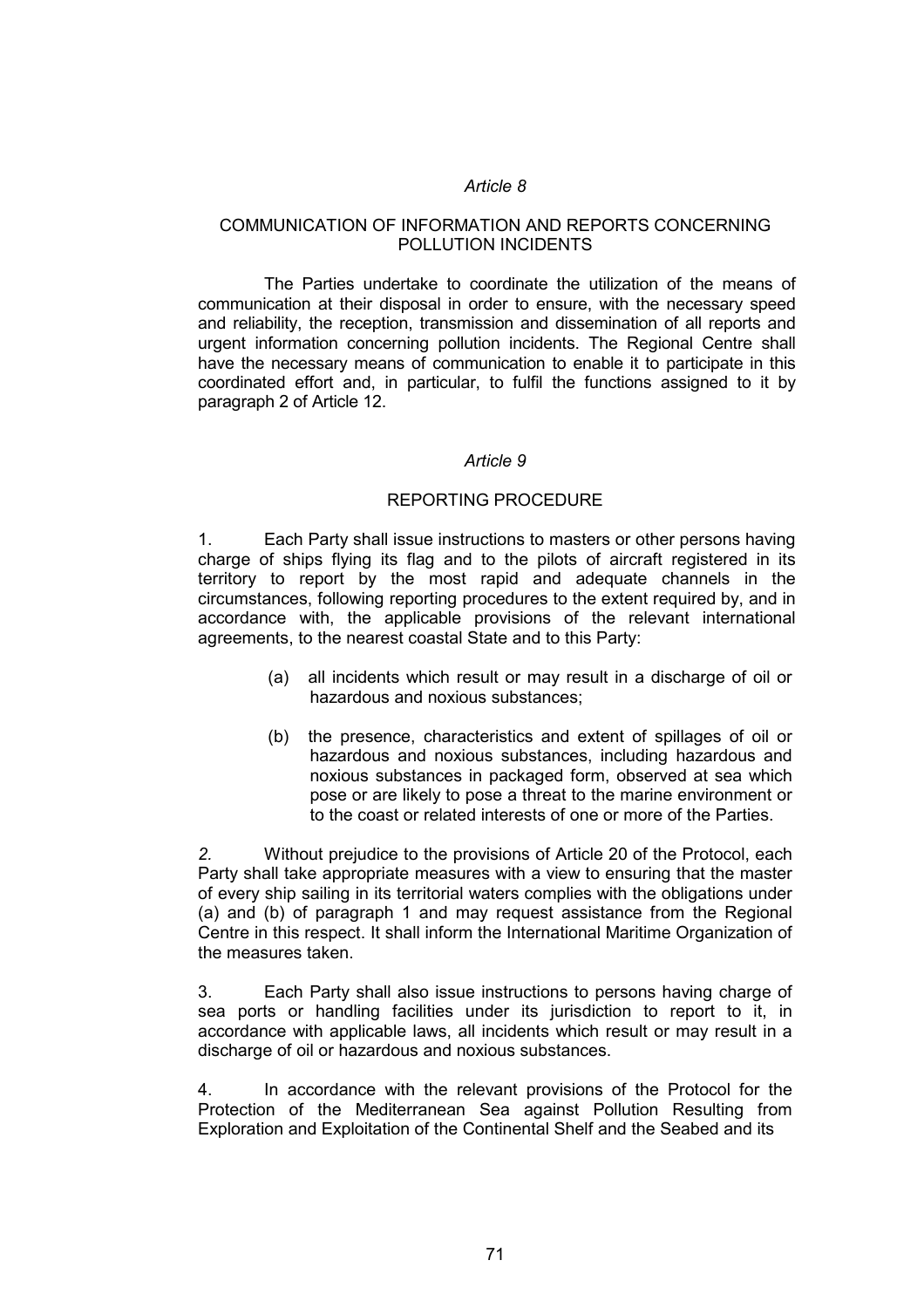Subsoil, each Party shall issue instructions to persons having charge of offshore units under its jurisdiction to report to it by the most rapid and adequate channels in the circumstances, following reporting procedures it has prescribed, all incidents which result or may result in a discharge of oil or hazardous and noxious substances.

5. In paragraphs 1, 3 and 4 of this Article, the term "incident" means an incident meeting the conditions described therein, whether or not it is a pollution incident.

6. The information collected in accordance with paragraphs 1, 3 and 4 shall be communicated to the Regional Centre in the case of a pollution incident.

7. The information collected in accordance with paragraphs 1, 3 and 4 shall be immediately communicated to the other Parties likely to be affected by a pollution incident:

- (a) by the Party which has received the information, preferably directly or through the Regional Centre; or
- (b) by the Regional Centre.

In case of direct communication between Parties, these shall inform the Regional Centre of the measures taken, and the Centre shall communicate them to the other Parties.

8. The Parties shall use a mutually agreed standard form proposed by the Regional Centre for the reporting of pollution incidents as required under paragraphs 6 and 7 of this Article.

9. In consequence of the application of the provisions of paragraph 7, the Parties are not bound by the obligation laid down in Article 9, paragraph 2, of the Convention.

# *Article 10*

## OPERATIONAL MEASURES

- 1. Any Party faced with a pollution incident shall:
	- (a) make the necessary assessments of the nature, extent and possible consequences of the pollution incident or, as the case may be, the type and approximate quantity of oil or hazardous and noxious substances and the direction and speed of drift of the spillage;
	- (b) take every practicable measure to prevent, reduce and, to the fullest possible extent, eliminate the effects of the pollution incident;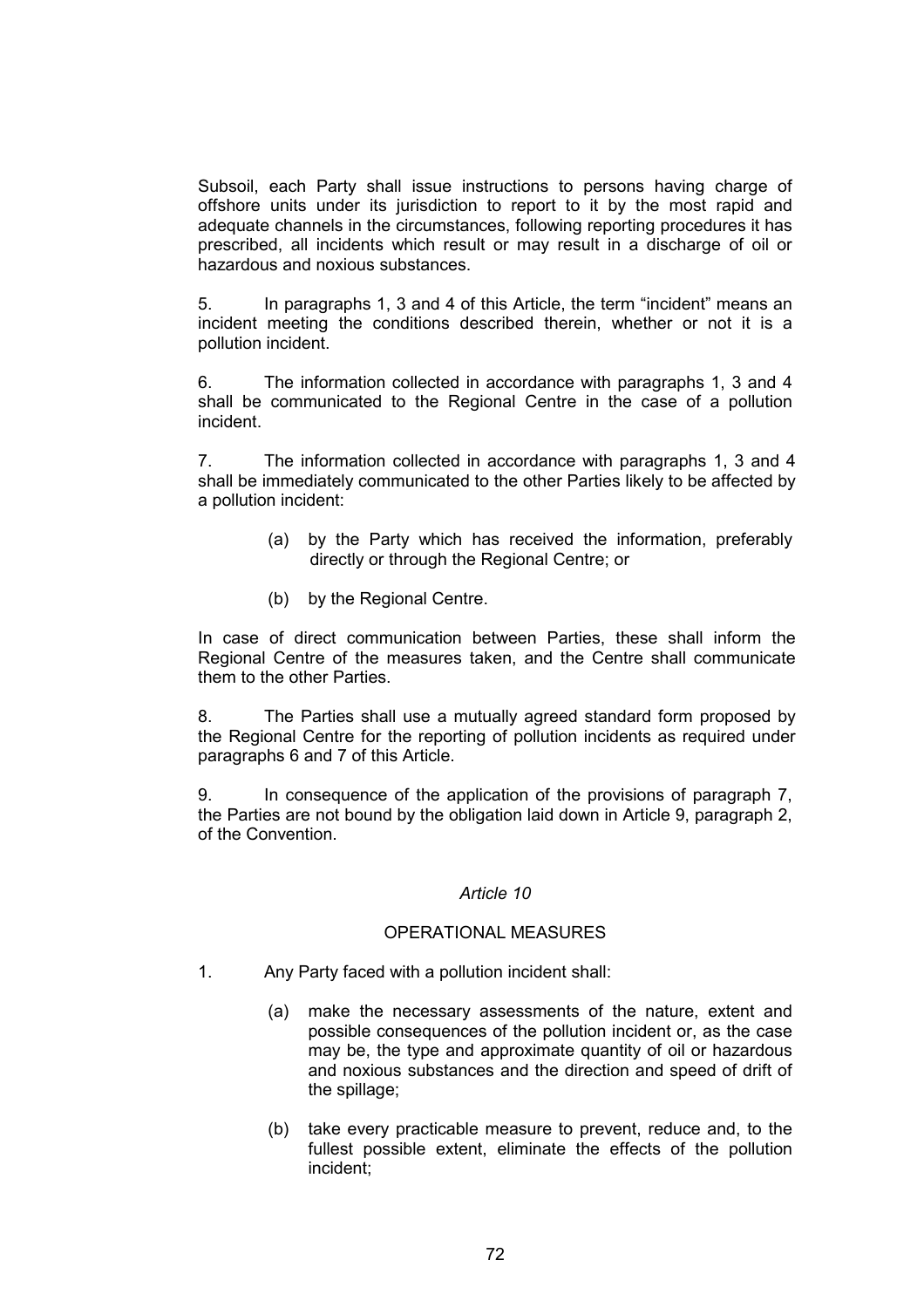- (c) immediately inform all Parties likely to be affected by the pollution incident of these assessments and of any action which it has taken or intends to take, and simultaneously provide the same information to the Regional Centre, which shall communicate it to all other Parties;
- (d) continue to observe the situation for as long as possible and report thereon in accordance with Article 9.

2. Where action is taken to combat pollution originating from a ship, all possible measures shall be taken to safeguard:

- (a) human lives;
- (b) the ship itself; in doing so, damage to the environment in general shall be prevented or minimized.

Any Party which takes such action shall inform the International Maritime Organization either directly or through the Regional Centre.

## *Article 11*

# EMERGENCY MEASURES ON BOARD SHIPS, ON OFFSHORE INSTALLATIONS AND IN PORTS

1. Each Party shall take the necessary steps to ensure that ships flying its flag have on board a pollution emergency plan as required by, and in accordance with, the relevant international regulations.

2. Each Party shall require masters of ships flying its flag, in case of a pollution incident, to follow the procedures described in the shipboard emergency plan and in particular to provide the proper authorities, at their request, with such detailed information about the ship and its cargo as is relevant to actions taken in pursuance of Article 9, and to cooperate with these authorities.

3. Without prejudice to the provisions of Article 20 of the Protocol, each Party shall take appropriate measures with a view to ensuring that the master of every ship sailing in its territorial waters complies with the obligation under paragraph 2 and may request assistance from the Regional Centre in this respect. It shall inform the International Maritime Organization of the measures taken.

4. Each Party shall require that authorities or operators in charge of sea ports and handling facilities under its jurisdiction as it deems appropriate have pollution emergency plans or similar arrangements that are coordinated with the national system established in accordance with Article 4 and approved in accordance with procedures established by the competent national authority.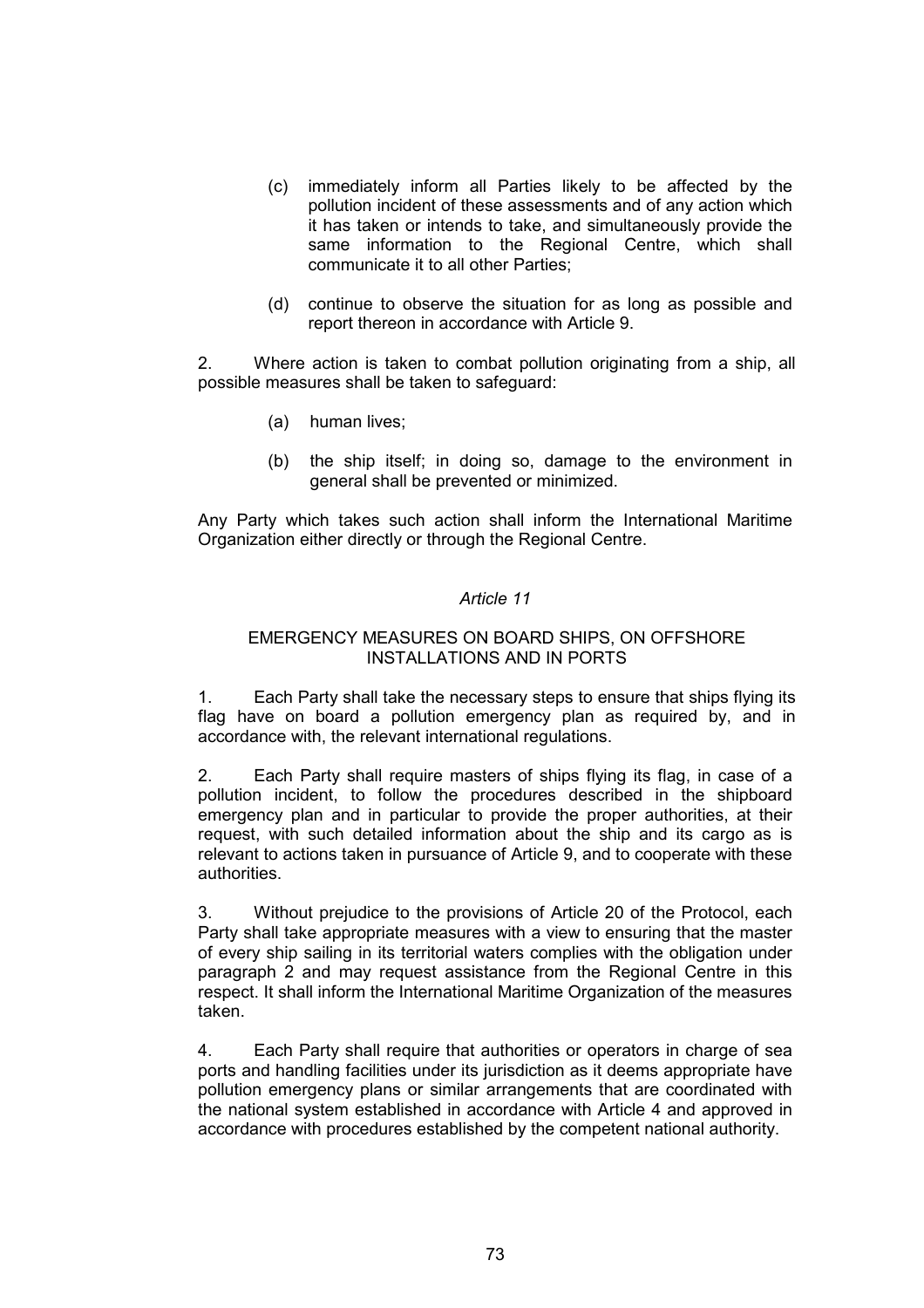5. Each Party shall require operators in charge of offshore installations under its jurisdiction to have a contingency plan to combat any pollution incident, which is coordinated with the national system established in accordance with Article 4 and in accordance with the procedures established by the competent national authority.

## *Article 12*

# **ASSISTANCE**

1. Any Party requiring assistance to deal with a pollution incident may call for assistance from other Parties, either directly or through the Regional Centre, starting with the Parties which appear likely to be affected by the pollution. This assistance may comprise, in particular, expert advice and the supply to or placing at the disposal of the Party concerned of the required specialized personnel, products, equipment and nautical facilities. Parties so requested shall use their best endeavours to render this assistance.

2. Where the Parties engaged in an operation to combat pollution cannot agree on the organization of the operation, the Regional Centre may, with the approval of all the Parties involved, coordinate the activity of the facilities put into operation by these Parties.

3. In accordance with applicable international agreements, each Party shall take the necessary legal and administrative measures to facilitate:

- (a) the arrival and utilization in and departure from its territory of ships, aircraft and other modes of transport engaged in responding to a pollution incident or transporting personnel, cargoes, materials and equipment required to deal with such an incident; and
- (b) the expeditious movement into, through and out of its territory of the personnel, cargoes, materials and equipment referred to in subparagraph (a).

## *Article 13*

# REIMBURSEMENT OF COSTS OF ASSISTANCE

1. Unless an agreement concerning the financial arrangements governing actions of Parties to deal with pollution incidents has been concluded on a bilateral or multilateral basis prior to the pollution incident, Parties shall bear the costs of their respective action in dealing with pollution in accordance with paragraph 2.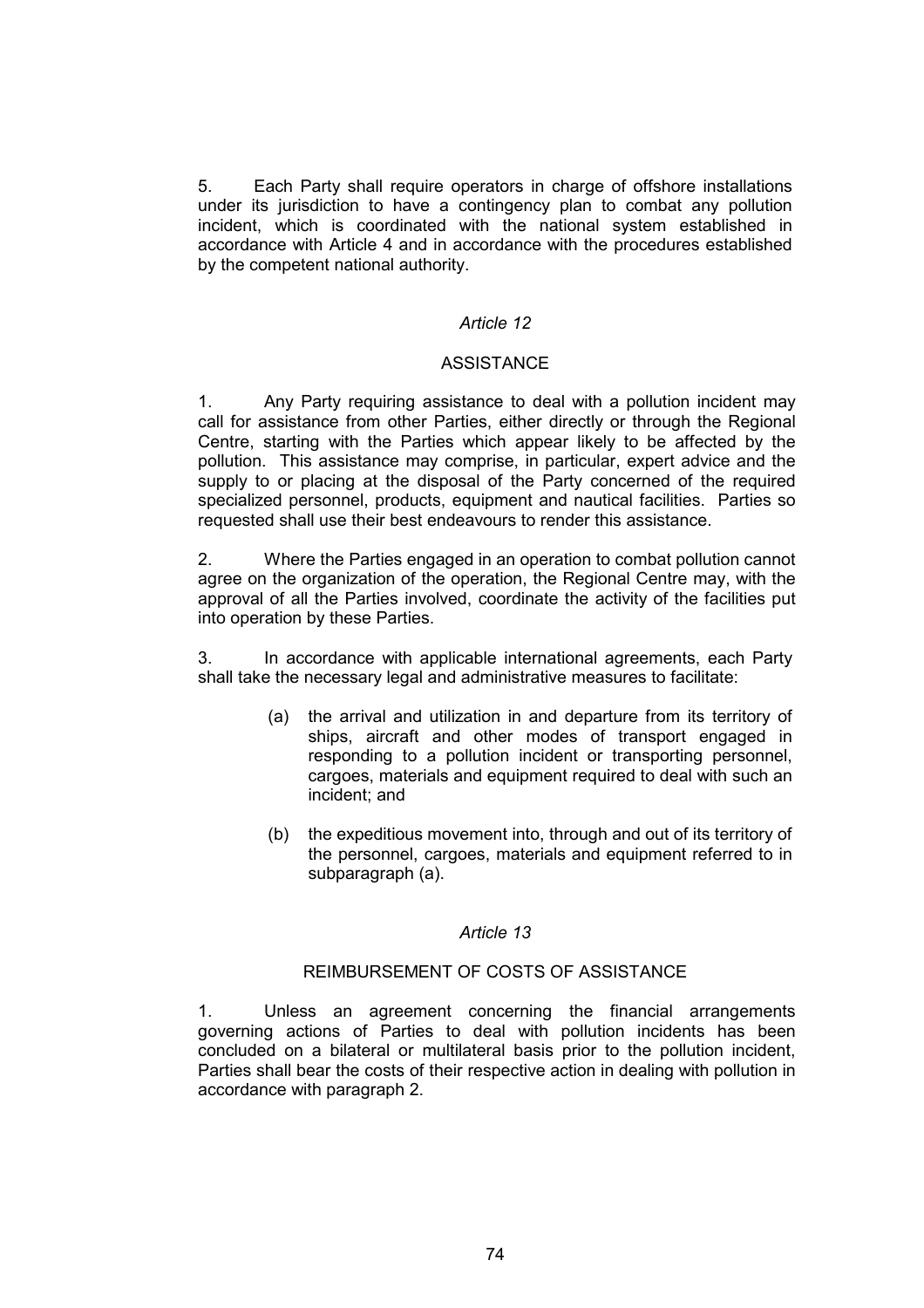- 2. (a) If the action was taken by one Party at the express request of another Party, the requesting Party shall reimburse to the assisting Party the costs of its action. If the request is cancelled, the requesting Party shall bear the costs already incurred or committed by the assisting Party;
	- (b) if the action was taken by a Party on its own initiative, that Party shall bear the cost of its action;
	- (c) the principles laid down in subparagraphs (a) and (b) above shall apply unless the Parties concerned otherwise agree in any individual case.

3. Unless otherwise agreed, the costs of the action taken by a Party at the request of another Party shall be fairly calculated according to the law and current practice of the assisting Party concerning the reimbursement of such costs.

4. The Party requesting assistance and the assisting Party shall, where appropriate, cooperate in concluding any action in response to a compensation claim. To that end, they shall give due consideration to existing legal regimes. Where the action thus concluded does not permit full compensation for expenses incurred in the assistance operation, the Party requesting assistance may ask the assisting Party to waive reimbursement of the expenses exceeding the sums compensated or to reduce the costs which have been calculated in accordance with paragraph 3. It may also request a postponement of the reimbursement of such costs. In considering such a request, assisting Parties shall give due consideration to the needs of developing countries.

5. The provisions of this Article shall not be interpreted as in any way prejudicing the rights of Parties to recover from third parties the costs of actions taken to deal with pollution incidents under other applicable provisions and rules of national and international law applicable to one or to the other Party involved in the assistance.

## *Article 14*

# PORT RECEPTION FACILITIES

1. The Parties shall individually, bilaterally or multilaterally take all necessary steps to ensure that reception facilities meeting the needs of ships are available in their ports and terminals. They shall ensure that these facilities are used efficiently without causing undue delay to ships.

The Parties are invited to explore ways and means to charge reasonable costs for the use of these facilities.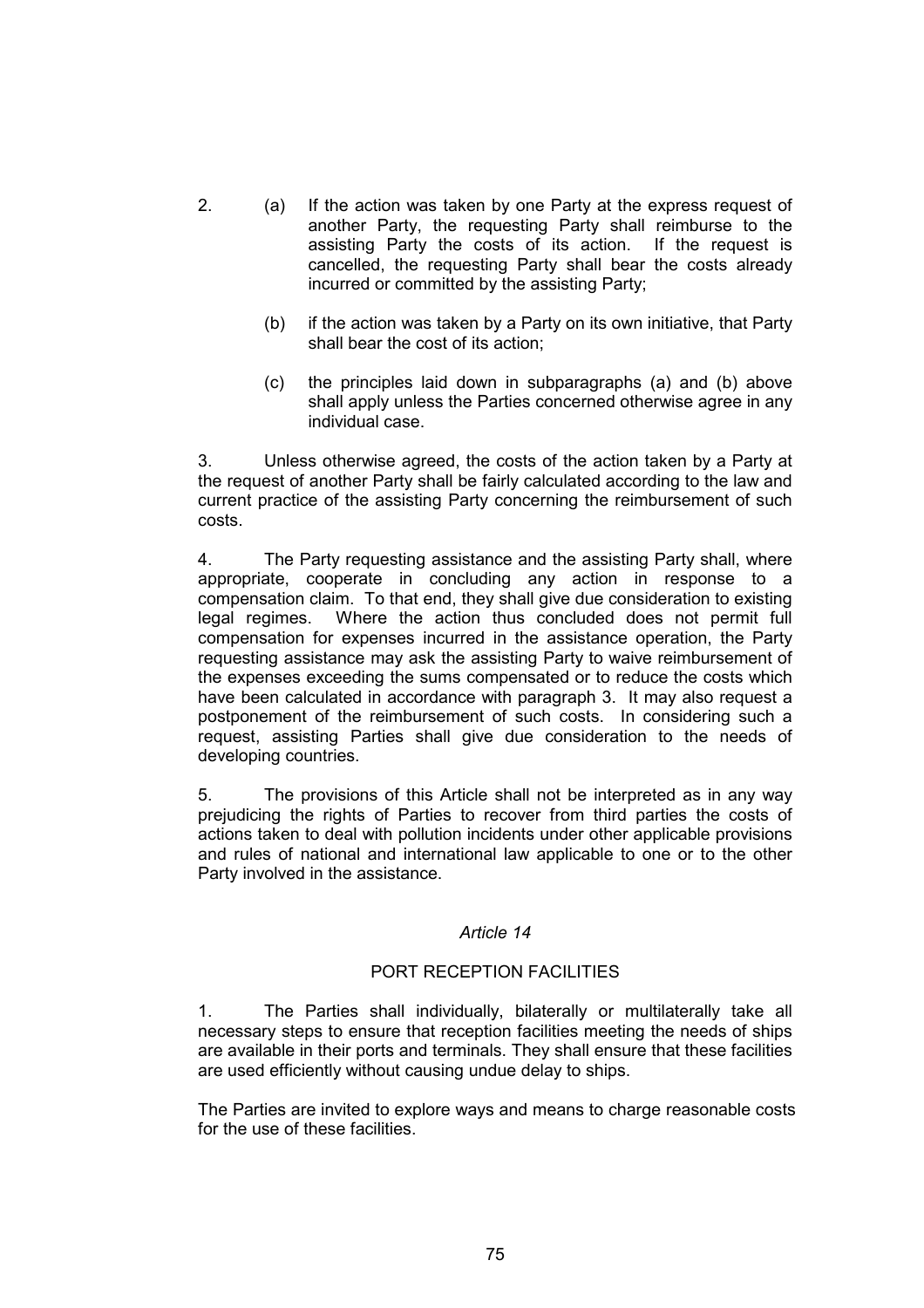2. The Parties shall also ensure the provision of adequate reception facilities for pleasure craft.

3. The Parties shall take all the necessary steps to ensure that reception facilities operate efficiently to limit any impact of their discharges to the marine environment.

4. The Parties shall take the necessary steps to provide ships using their ports with updated information relevant to the obligations arising from MARPOL 73/78 and from their legislation applicable in this field.

### *Article 15*

### ENVIRONMENTAL RISKS OF MARITIME TRAFFIC

 In conformity with generally accepted international rules and standards and the global mandate of the International Maritime Organization, the Parties shall individually, bilaterally or multilaterally take the necessary steps to assess the environmental risks of the recognized routes used in maritime traffic and shall take the appropriate measures aimed at reducing the risks of accidents or the environmental consequences thereof.

## *Article 16*

## RECEPTION OF SHIPS IN DISTRESS IN PORTS AND PLACES OF **REFUGE**

 The Parties shall define national, subregional or regional strategies concerning reception in places of refuge, including ports, of ships in distress presenting a threat to the marine environment. They shall cooperate to this end and inform the Regional Centre of the measures they have adopted.

#### *Article 17*

## SUBREGIONAL AGREEMENTS

 The Parties may negotiate, develop and maintain appropriate bilateral or multilateral subregional agreements in order to facilitate the implementation of this Protocol, or part of it. Upon request of the interested Parties, the Regional Centre shall assist them, within the framework of its functions, in the process of developing and implementing these subregional agreements.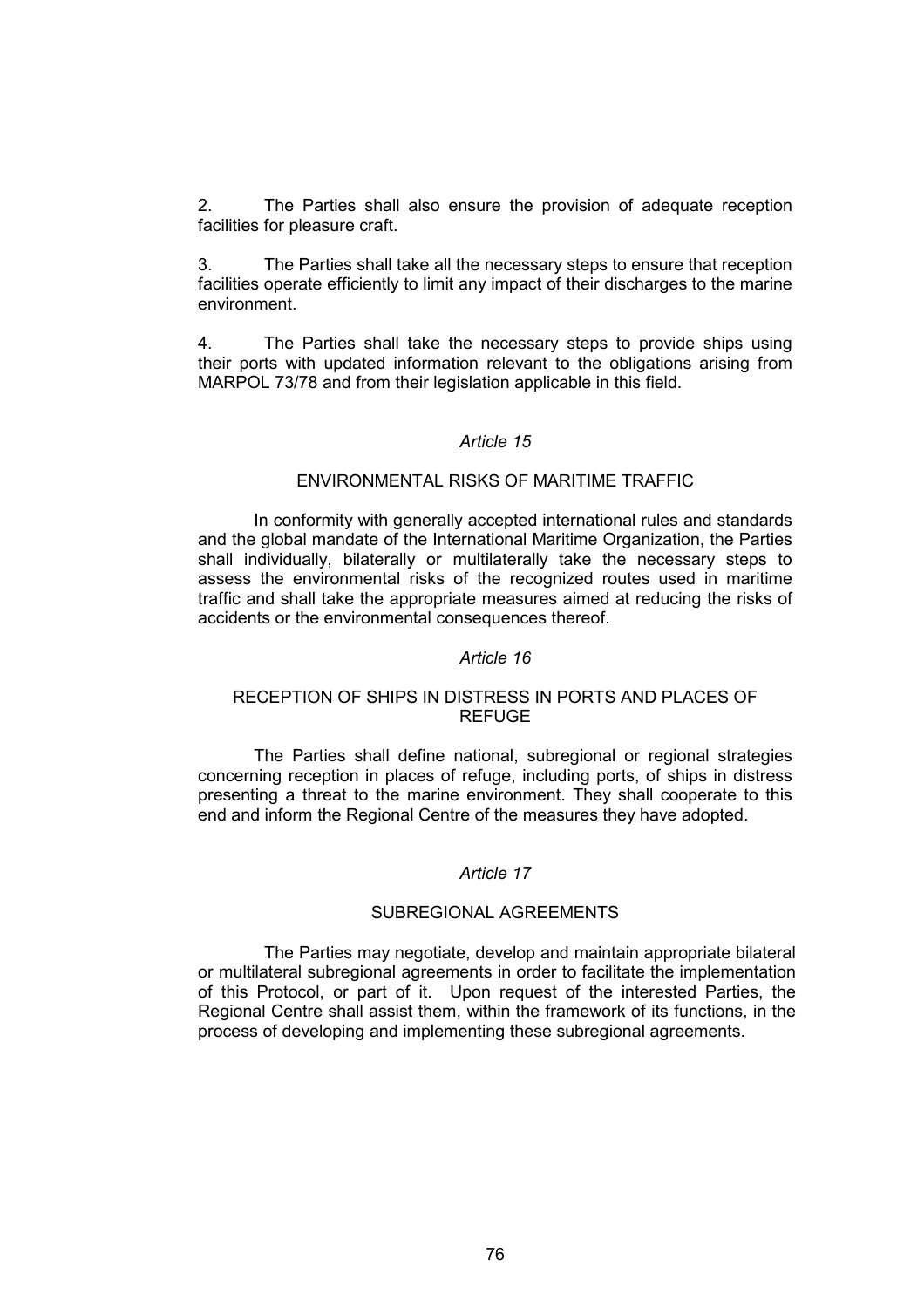## **MEETINGS**

1. Ordinary meetings of the Parties to this Protocol shall be held in conjunction with ordinary meetings of the Contracting Parties to the Convention, held pursuant to Article 18 of the Convention. The Parties to this Protocol may also hold extraordinary meetings as provided in Article 18 of the Convention.

2. It shall be the function of the meetings of the Parties to this Protocol, in particular:

- (a) to examine and discuss reports from the Regional Centre on the implementation of this Protocol, and particularly of its Articles 4, 7 and 16;
- (b) to formulate and adopt strategies, action plans and programmes for the implementation of this Protocol;
- (c) to keep under review and consider the efficacy of these strategies, action plans and programmes, and the need to adopt any new strategies, action plans and programmes and to develop measures to that effect;
- (d) to discharge such other functions as may be appropriate for the implementation of this Protocol.

## *Article 19*

# RELATIONSHIP WITH THE CONVENTION

1. The provisions of the Convention relating to any protocol shall apply with respect to the present Protocol.

2. The rules of procedure and the financial rules adopted pursuant to Article 24 of the Convention shall apply with respect to this Protocol, unless the Parties agree otherwise.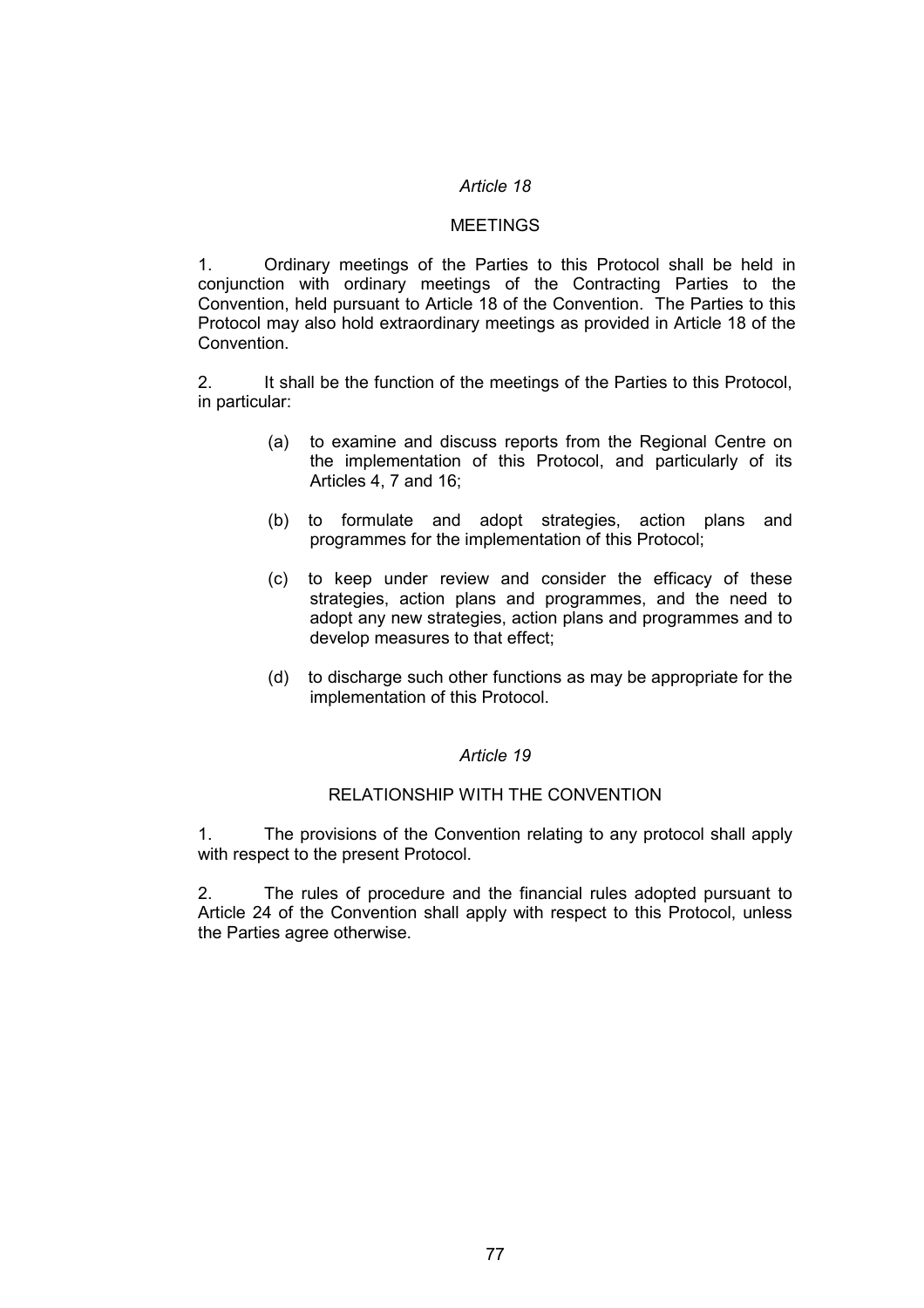# **FINAL PROVISIONS**

### *Article 20*

# EFFECT OF THE PROTOCOL ON DOMESTIC LEGISLATION

 In implementing the provisions of this Protocol, the right of Parties to adopt relevant stricter domestic measures or other measures in conformity with international law, in the matters covered by this Protocol, shall not be affected.

#### *Article 21*

### RELATIONS WITH THIRD PARTIES

 The Parties shall, where appropriate, invite States that are not Parties to the Protocol and international organizations to cooperate in the implementation of the Protocol.

#### *Article 22*

## **SIGNATURE**

 This Protocol shall be open for signature at Valletta, Malta, on 25 January 2002 and in Madrid from 26 January 2002 to 25 January 2003 by any Contracting Party to the Convention.

# *Article 23*

#### RATIFICATION, ACCEPTANCE OR APPROVAL

 This Protocol shall be subject to ratification, acceptance or approval. The instruments of ratification, acceptance or approval shall be deposited with the Government of Spain, which will assume the functions of Depositary.

## *Article 24*

### ACCESSION

 As from 26 January 2003, this Protocol shall be open for accession by any Party to the Convention.